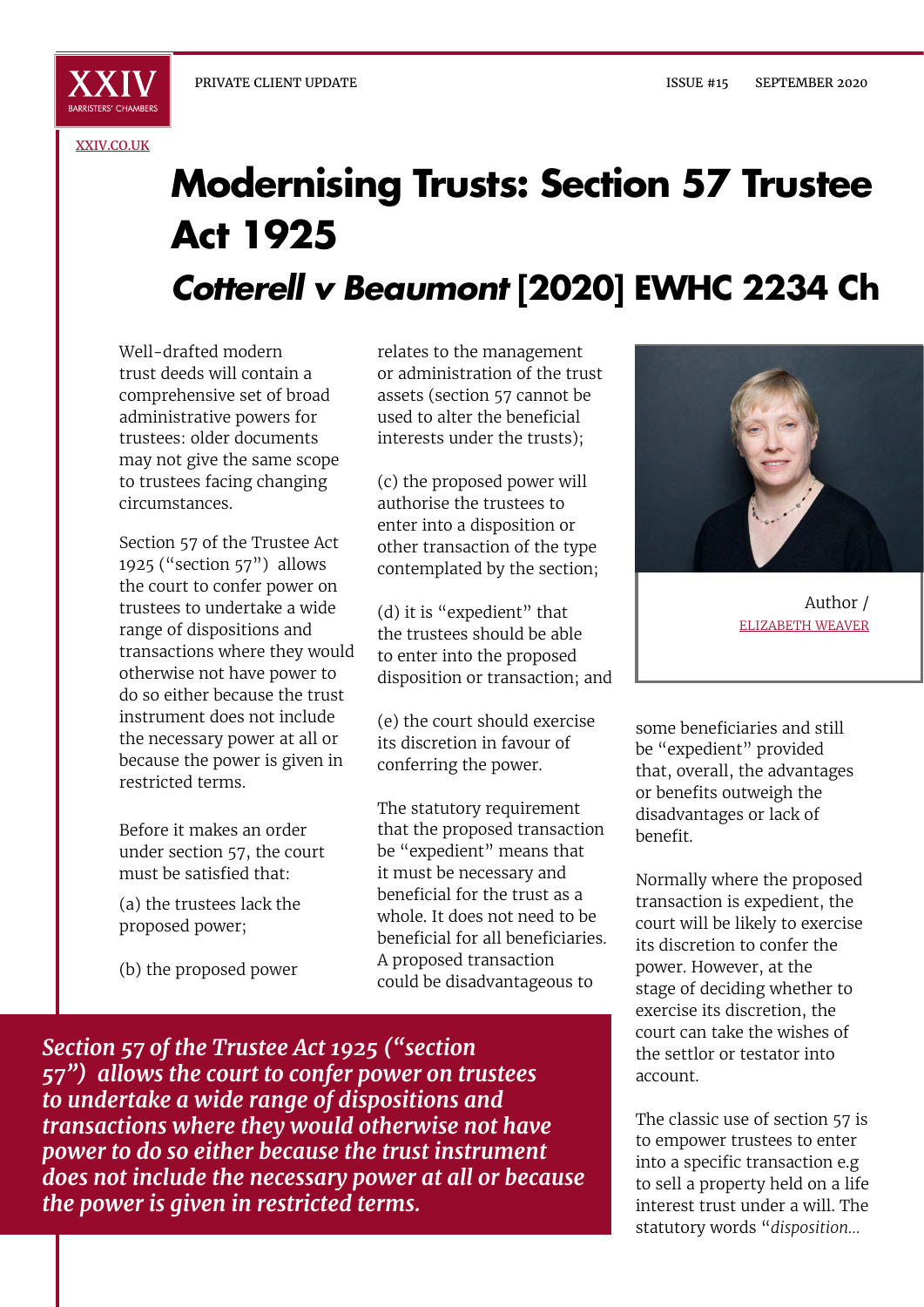

[XXIV.CO.UK](http://xxiv.co.uk)

## *The recent decision of Chief Master Marsh in Cotterell v Beaumont [2020] EWHC 2234 (Ch) contains a valuable review of the court's jurisdiction to "modernise" trust deeds.*

*or other transaction*" have been given a wide interpretation by the courts as illustrated by *Gelber v Sunderland Foundation* [2019] WTLR 29 where the court approved the addition of a power permitting a single corporate trustee to be appointed on the basis that the transfer of title that would be involved in the appointment of a new trustee constituted a "disposition".

However, more recently, applications have been made under section 57 asking the court to confer general powers on the trustees not connected with any particular contemplated transaction or disposition but by way of expanding and updating the administrative provision of the trusts so that trustees to adapt to changing circumstances and avoid the need for further applications under the section. In the *Portman Estate* case [2015] WLTR 871 the court conferred a range of general powers including powers to trade, give guarantees,

employ an investment adviser, hold property through nominees, accept good receipt for payment to minor beneficiaries.

The recent decision of Chief Master Marsh in *Cotterell v Beaumont* [2020] EWHC 2234 (Ch) contains a valuable review of the court's jurisdiction to "modernise" trust deeds. The key points are:

- It is unnecessary for an application to be based on a transaction that is under contemplation.
- The new power or powers to be granted must either enable the trustees to implement or undertake transactions or be a necessary ancillary provision relating to that additional power, such as a power to exercise powers notwithstanding a conflict of interest or the selfdealing rule.
- The court can only add ancillary powers where the transactional power is lacking and there is a need to add ancillary powers to facilitate the operation of the transactional power.
- Where the court is asked to make a series of extensions to the trustees' powers, it must be satisfied that each extension is expedient. If the trustees' powers were granted many years ago, the court is likely to accept that it is expedient that they are modernised to reflect current practice and needs in trustee administration, but the court will not necessarily sanction wholesale rewriting of trustee powers just under the label of "modernisation". In the *Cotterell* case the court granted powers to re-appropriate, establish companies, pay assets to minors, appoint investment advisers, give

*If the trustees' powers were granted many years ago, the court is likely to accept that it is expedient that they are modernised to reflect current practice and needs in trustee administration, but the court will not necessarily sanction wholesale rewriting of trustee powers just under the label of "modernisation".*